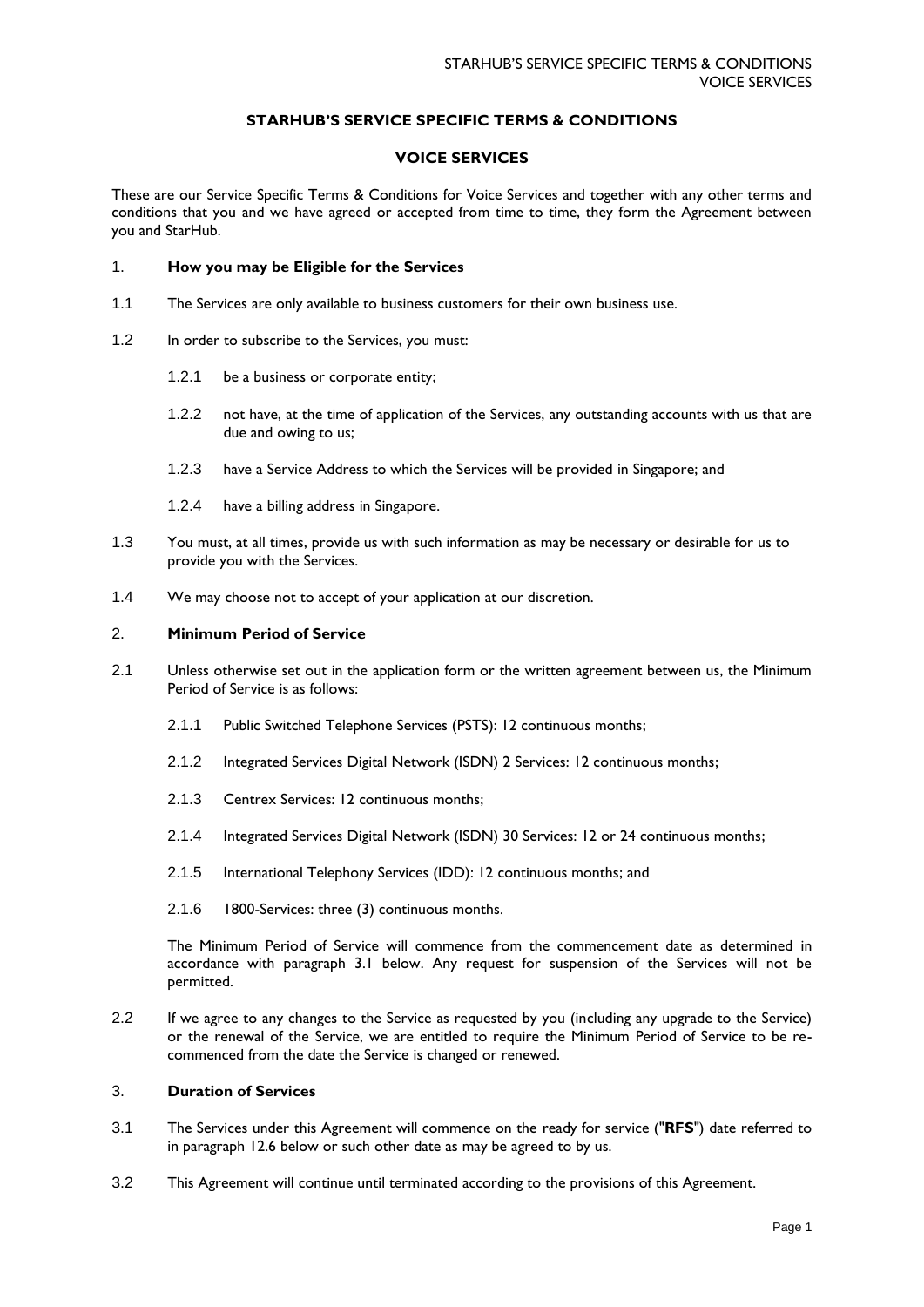### 4. **Scope of the Services**

- 4.1 We will provide the Services to you according to the particulars set out in the application form, unless this Agreement is terminated according to the provisions of this Agreement.
- 4.2 You may request us to change, from time to time, the particulars of the Services set out in the application form, subject to our written agreement and your payment of the prevailing administrative fee chargeable by us. If there is such change, the subscription Charges payable and the particulars of the Services will be amended accordingly. For the avoidance of doubt, you will continue to be liable for the payment of such revised subscription Charges pursuant to paragraph 11.1 below.
- 4.3 You are solely responsible, at your own cost and expense, for:
	- 4.3.1 providing all equipment and networks (including the PABX) which are connected to and/or used in conjunction with the Services;
	- 4.3.2 ensuring that all such equipment and networks (including the PABX) are compatible with the Services; and
	- 4.3.3 implementing the necessary security features on all such equipment and networks (including the PABX) and such security features shall include features to prevent unauthorised access or usage, including fraud or fraudulent use of the Services.
- 4.4 In addition, you acknowledge and agree that unless we otherwise agree in writing, we are not responsible for providing any support, whether technical or otherwise, to any of your equipment or networks (including the PABX) which are connected to or used in conjunction with the Services.
- 4.5 You acknowledge and agree that availability of the Services is subject to:
	- 4.5.1 availability of resources, including availability of a suitable network infrastructure at the time at which the Services are requested or delivered;
	- 4.5.2 geographic and technical capacity of our Network and of our delivery systems at the time at which the Services are requested or delivered; and
	- 4.5.3 provisioning time for the Services. Such provisioning time will be determined or changed by us in our discretion without liability to you.
- 4.6 You acknowledge and agree that the Services shall be automatically provisioned with other ancillary Services as may be determined by us in our sole discretion from time to time, including International Telephony Services and premium rate services. Your use of other ancillary Services shall be subject to our prevailing Business General Terms & Conditions and the relevant Service Specific Terms & Conditions and you shall be deemed to have agreed to the foregoing terms and conditions upon your use of such other ancillary Services.
- 4.7 In respect of our International Telephony Services, you agree that:
	- 4.7.1 if you have opted to use our International Telephony Services but have chosen to retain your direct exchange lines and/or mobile telephone lines through another Service Provider(s), you must have a valid direct exchange line and/or mobile telephone line with such other Service Provider(s);
	- 4.7.2 we may allow you to register for the Services through line(s) that do not belong to you but you shall be solely responsible for obtaining the relevant consent from the owner(s) of the line(s) and for payment of all Charges incurred arising from and in connection with the Services;
	- 4.7.3 if you do not make use of the Services for a significant period, we may suspend or end the Services without notice to you;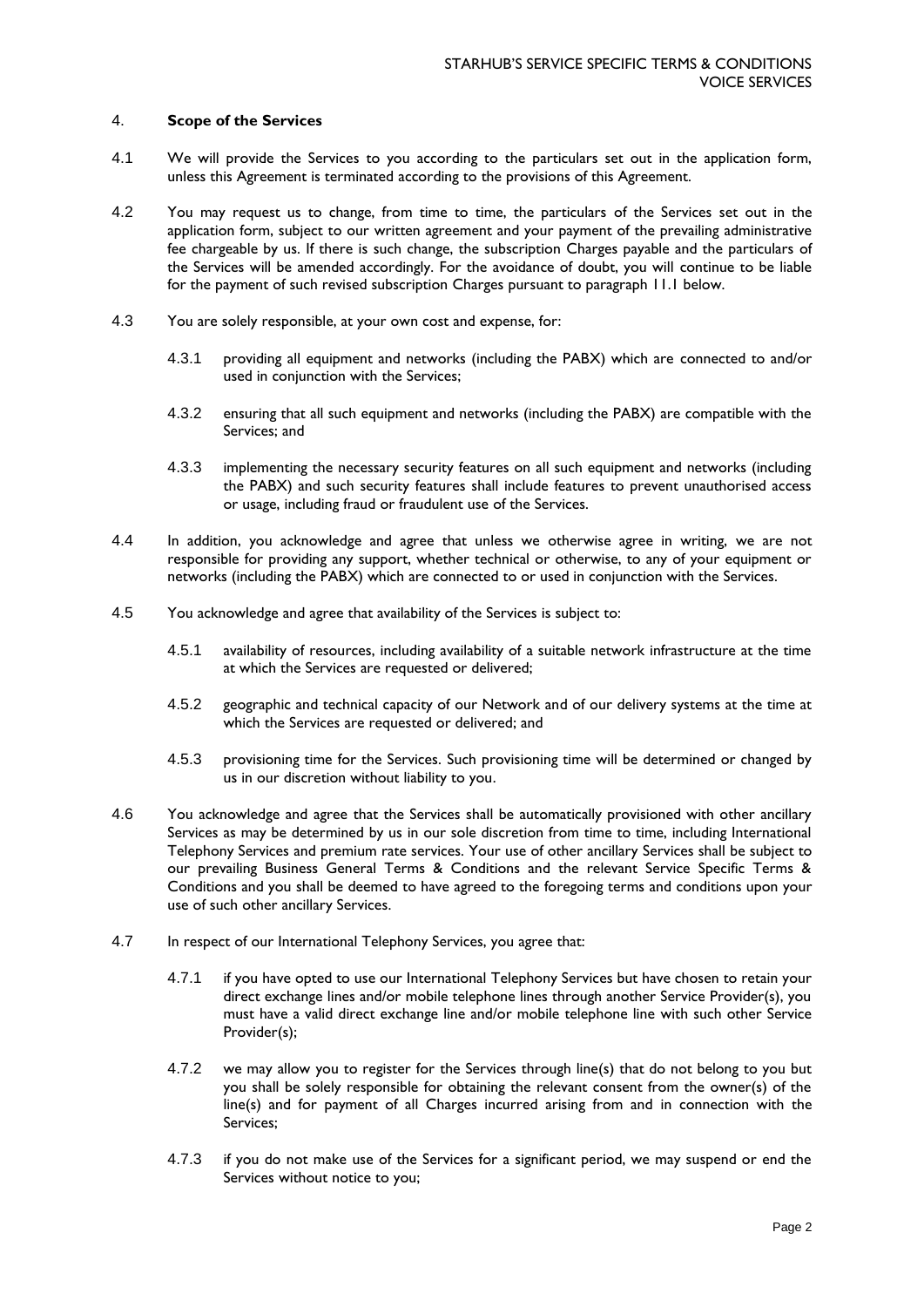- 4.7.4 we will not be responsible for any loss and/or damage you may suffer from the use of your direct exchange line and/or mobile telephone service with another Service Providers(s) or any other services offered by another Service Provider(s);
- 4.7.5 if you terminate your direct exchange line and/or mobile telephone line registered for the Services, you must inform us immediately to end the Services (otherwise, you shall continue to be responsible for the Services and all Charges incurred in connection with the Services under your account whether or not used by you);
- 4.7.6 in any other case, you must inform us within 24 hours, in writing or via fax, where there are changes to your mobile telephone number or Service Provider or your mobile number or SIM card is lost or stolen; and
- 4.7.7 until we have been notified of the above, you shall continue to be responsible for all Charges incurred for the lines registered with us.

## 5. **Emergency Services**

- 5.1 The Services only support Singapore emergency services calls (for example, 999 and 995).
- 5.2 You acknowledge and agree that any emergency services calls made using the Services may be subject to network congestion and/or reduced routing speed.

For the avoidance of doubt, the Services are not intended to be used as an emergency notification infrastructure (such as a fire alarm notification system).

### 6. **Service Requirement and Use of the Services**

- 6.1 You are responsible for ensuring your telephone, equipment, hardware, software and network meet the minimum system requirements of the Services as we may determine from time to time, and that they are compatible and may properly function and inter-operate with the Equipment and Services. We will not be liable for any Equipment, Service or network failure or performance issues resulting from non-compliance with such requirements. You acknowledge and accept that certain equipment, hardware, software and network are not supported by the Services.
- 6.2 You are liable for all Charges incurred in connection with the Services under your account whether or not the Services are used by you or someone else, and whether authorised by you. You agree that we may rely on our bills as conclusive evidence against you of the accuracy and completeness of all matters stated in it. You must pay all Charges without any counterclaim, deduction, set off or withholding.
- 6.3 You acknowledge and agree that your use of the Services is your sole responsibility, is solely at your own risk and is subject to all applicable laws and regulations. We reserve the right to immediately suspend or terminate your Services if we determine, in our absolute discretion, that you use the Services in violation of any applicable law or regulation.
- 6.4 The Services may not be compatible with certain equipment or networks. You are solely responsible for ensuring the compatibility of the Services with any equipment or network, and we will not be responsible for any failure, disruption or interference in the Services or such equipment or network which may arise from your use of the Services in conjunction with such equipment or network.
- 6.5 You must ensure that all equipment, hardware, software or networks connected to or used with the Services are connected and used in accordance with any applicable instructions, safety and security procedures applicable to the use of such equipment (or as the case may be, hardware, software or networks) or as may be specified by us.
- 6.6 We may, at any time and without any notice to you, temporarily suspend the Services for operational reasons such as repair, maintenance or improvement of the Services or because of an emergency. We will restore the Services as soon as reasonably practicable. We may also modify the Services in order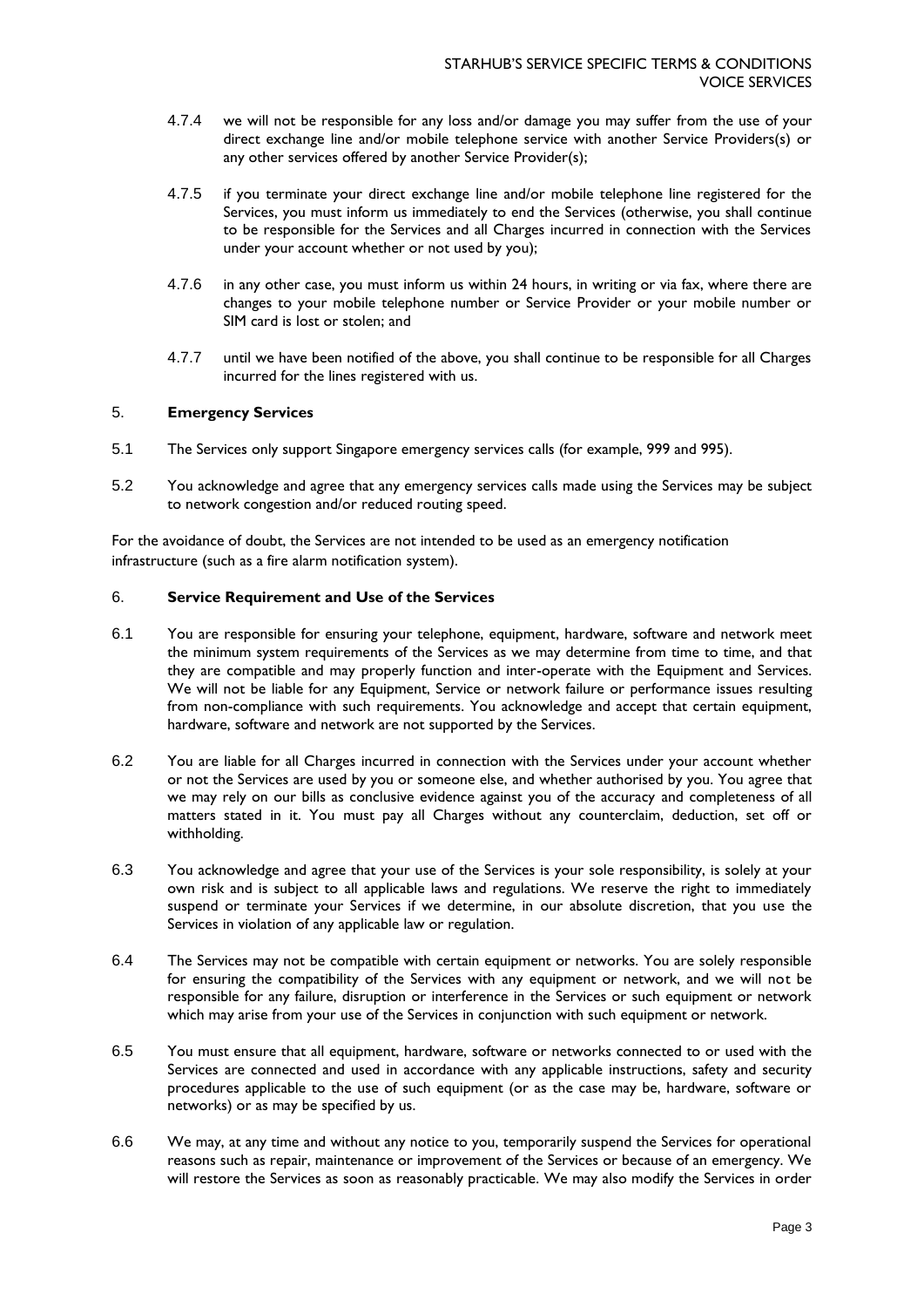to keep pace with the prevailing demands and technological developments, at our discretion and without any notice to you.

6.7 We may , at our discretion terminate the Services, whether in part or whole, including any and all Service Numbers, with or without notice to you, if we determine in our absolute discretion that the Services have not been in use for a significant period of time. We will not be liable to you or any third party for the foregoing termination, including the termination of any and all ancillary services.

## 7. **Security**

- 7.1 You are solely responsible for
	- 7.1.1 the security of all your equipment and networks (including the PABX) which are connected to and/or used in conjunction with the Services;
	- 7.1.2 all activities that occur in relation to all your equipment and networks (including the PABX).
- 7.2 If you discover or suspect any unauthorised use of the Services, the PABX and/or that your account security has been compromised, you must immediately inform us and take all necessary and immediate actions, at your sole cost and expense, to enhance the security of all your equipment and networks (including the PABX) which are connected to and/or used in conjunction with the Services.
- 7.3 You are therefore advised to review and update the security features of all your equipment and networks (including the PABX) which are connected to and/or used in conjunction with the Services from time to time.
- 7.4 The security of your account, including the Content stored, sent or received, is your own responsibility. We cannot guarantee the safety and security of any transmission under any circumstances whatsoever.

# 8. **Service Outages**

- 8.1 The Services will not function if there is a power failure or disruption. If there is an interruption in the power supply, the Services will not function until power is restored. A power failure or disruption may require you to reset or reconfigure your equipment before using the Services.
- 8.2 If there is a Service outage for any reason, such outage will prevent your Services from functioning. Such outages may occur for a variety of reasons, including those reasons described elsewhere in this Agreement.
- 8.3 We make no warranty or representation that the Services will be continuous or error-free. If there is any Service failure arising from any of the outages referred to in paragraphs 8.1 and 8.2 above, you will continue to be responsible for payment of the Charges unless and until you terminate the Services according to this Agreement, and we will not offer credits or refunds in such scenarios.

## 9. **Telephone Numbers**

- 9.1 When we allocate any numbers to you for the Services, you will not have any rights to these numbers except for the sole purpose of using the Services according to this Agreement. You agree that you:
	- 9.1.1 cannot sell or transfer these numbers to any third party; and
	- 9.1.2 must not apply or try to apply for registration of any Service Number as trademarks, whether on their own or together with any word or mark.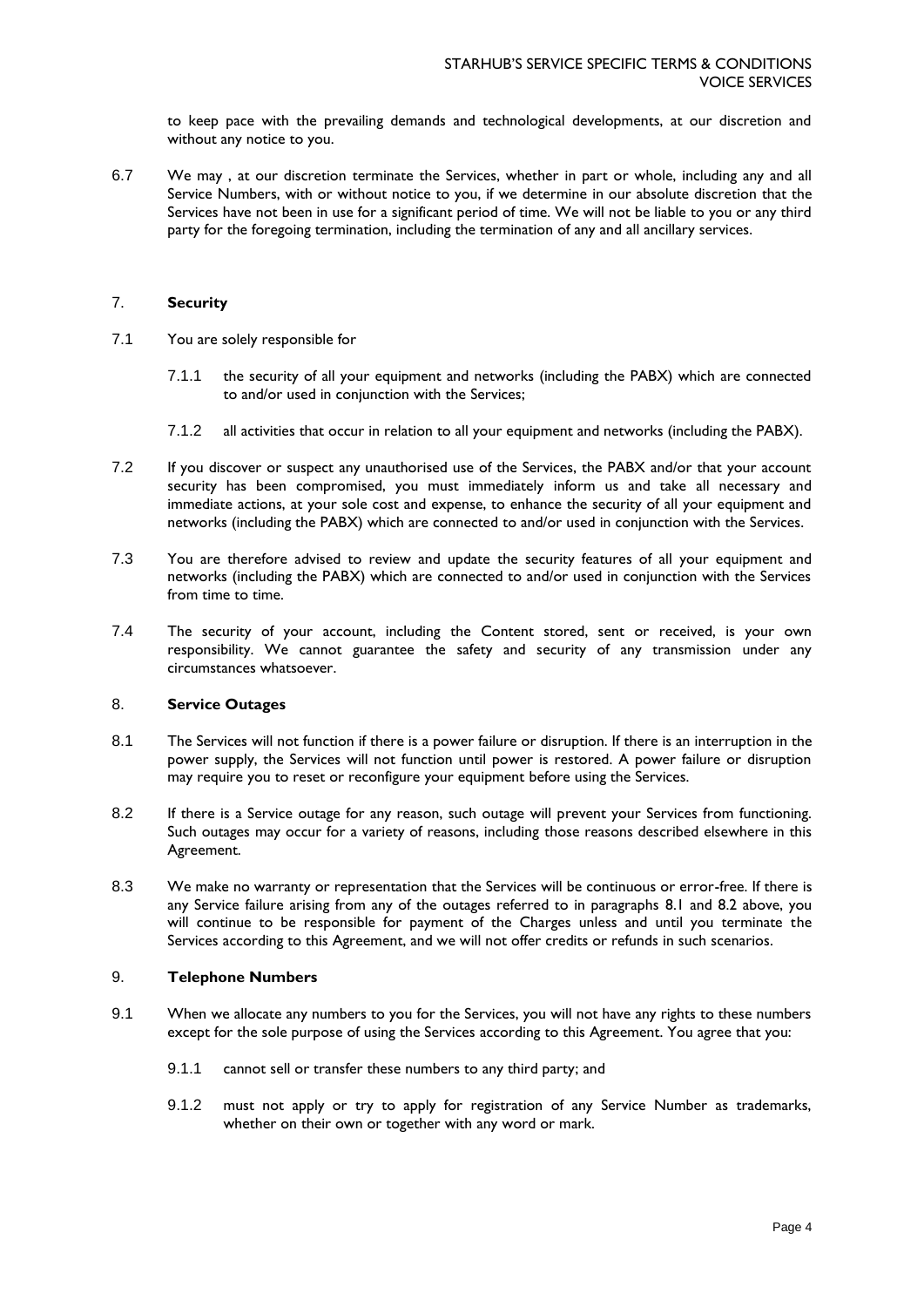- 9.2 We may, for commercial, operational or technical reasons or compliance with any requirement of the Regulatory Authority or other authority, withdraw or change any number allocated to you. In such a scenario, we will endeavour to give you reasonable notice before the change is made.
- 9.3 If you wish to use the same Service Number in connection with any service to be provided by any other Service Provider, you must make the appropriate arrangement with such Service Provider for that purpose before you terminate the Services in relation to which the Service Number has been assigned to you. We will not be required to consent or permit any Service Number to be used in connection with any service to be provided by any other Service Provider otherwise than in accordance with and subject to the terms and conditions of any agreement between us and such Service Provider.
- 9.4 If you have been allocated a range of Service Numbers by us but choose not to install the Service lines immediately, subject to paragraph 9.2 above, you may reserve the allocated range of Service Numbers for a maximum of 2 weeks (or such other period of time as we may determine in our discretion). Whilst we will endeavour to provide you with a range of Service Numbers which are consistent with your dial plans or requests, we make no guarantee that any specific number range will be provided to you.
- 9.5 If you wish to use the service number provided by another Service Provider, you may submit your number porting request to us. Your number porting request is subject to the consent of such other Service Provider. Once we process your number porting request, any subsequent cancellation request shall attract a charge of S\$25 per Service Number.

# 10. **Telephone Directory & Directory Services**

- 10.1 We will and you authorise us to put your name, address and telephone number under your account with us for the Services in a Singapore telephone directory (in any medium) and make your telephone number available through our directory services in Singapore. However, if you ask us not to do so and pay us the relevant Charges, we will not do so.
- 10.2 You shall provide us all relevant information in connection with your end customers' details in a form requested by us. You shall be responsible for ensuring that you have procured and continue to maintain all necessary consents from your end customers in connection with such disclosure of information and that all information procured and provided to us are complete and accurate. We reserve the right to immediately remove any of your end customers' information from the Singapore telephone directory if we consider it appropriate without prior notice to you.

## 11. **Paying for the Services**

- 11.1 You are liable to pay a recurring subscription Charge for the Services at the prevailing prescribed rate(s). You will be billed in advance for the subscription Charge at monthly intervals or such intervals as we may decide, unless you elect to prepay the subscription Charge. You will be subject to a standard late payment Charge if payment is not made by the relevant due date.
- 11.2 You may pay through cash, GIRO, cheque or your credit card. Any change to your method of payment will only be effected upon approval by the relevant financial institution of your application for such change.
- 11.3 Billing and payment disputes that may be raised by you will be treated in accordance with our Business General Terms & Conditions.

# 12. **Installation and Additional Charges**

- 12.1 There will be additional Charges for:
	- 12.1.1 provision of the Services, installation of and/or Service support for equipment outside our normal scope or hours of work. These include: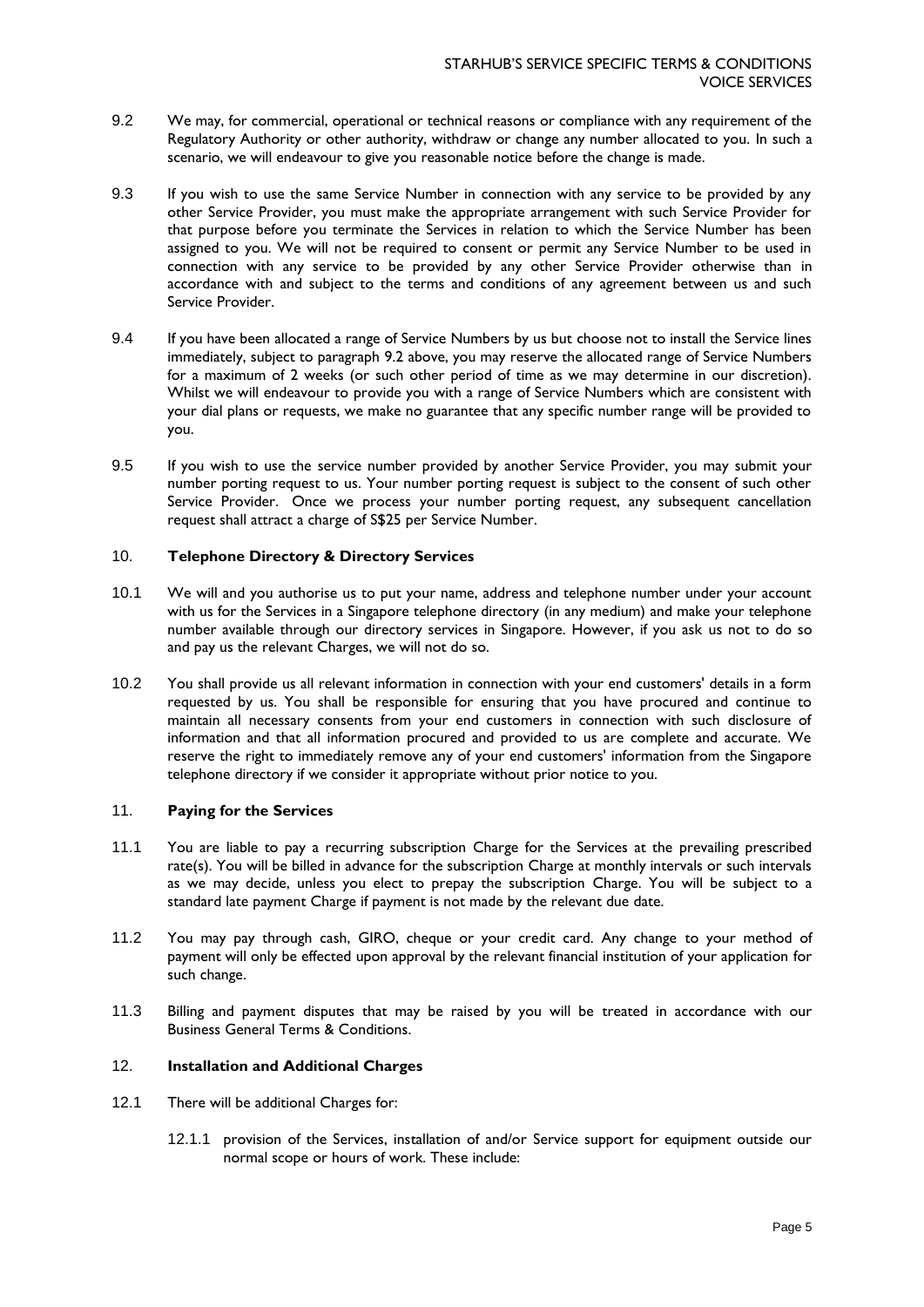- 12.1.1 Services requested by you that are provided at greater costs than what we would normally incur because of the materials used, the manner of installation or the nature of the Service Address. In these cases, we will notify you of the additional Charges before the installation starts;
- 12.1.2 work or the Services is/are performed outside our normal working hours; and
- 12.1.3 work or the Services required because of your or any third party's action, fault or negligence or because of any fault or problem associated with any other telecommunication system which you or other Service Providers control; and
- 12.1.2 our work done in response to your complaint of a fault in the Services if the work reveals no such fault.
- 12.1.3 Please [click here](http://www.starhub.com/content/dam/business/support/voice-idd/voiceservices/fe-charges-pl.pdf) for more information about the Charges.
- 12.2 We will assess the installation requirements for the provision of the relevant Services and recommend an installation schedule and delivery date. However, the installation schedule and delivery dates recommended may be subject to change due to factors such as the site conditions or accessibility. We will endeavour but do not guarantee that these recommended schedules and delivery dates would be met.
- 12.3 If we are of the opinion that the installation of the Services at the Service Address would result in or cause:
	- 12.3.1 any risk of injury to any person;
	- 12.3.2 the use of equipment which is not commonly used in the installation of the Services;
	- 12.3.3 the relocation of any structure, fixture or fitting at the Service Address;
	- 12.3.4 costs, expenses or manpower resources which exceed the amount usually required on our part to install the Services; or
	- 12.3.5 us to provide any services which are not usual, or outside the scope of our standard installation Services,

we may choose not to install the Services or impose such additional conditions (including the provision of equipment, the payment of any Charges or reimbursement of expenses by you) as we may deem appropriate and defer the installation and provision of the Services to you until all such conditions have been fulfilled.

- 12.4 You must, if applicable, provide all internal wiring and sockets within the Service Address according to the relevant regulatory authorities and our specifications and guidelines required for the purposes of the installation of the Services. Where we are requested to provide any such internal wiring or sockets, you must pay us the prevailing Charges imposed by us.
- 12.5 You own and will maintain all of the horizontal cable that runs between our local distribution point to your premises ("**COAM Cable**"). You are solely responsible for any defect and damage in the COAM Cable.
- 12.6 We will promptly notify you when the installation services have been completed. If satisfied, you will provide a written endorsement that the installation is completed and the date of this endorsement will be the commencement date of the provision of the relevant Services for which installation was made and this date will be known as the RFS date. We reserve the right to change the RFS date without liability.
- 12.7 The billing for the relevant Services will commence on the RFS date.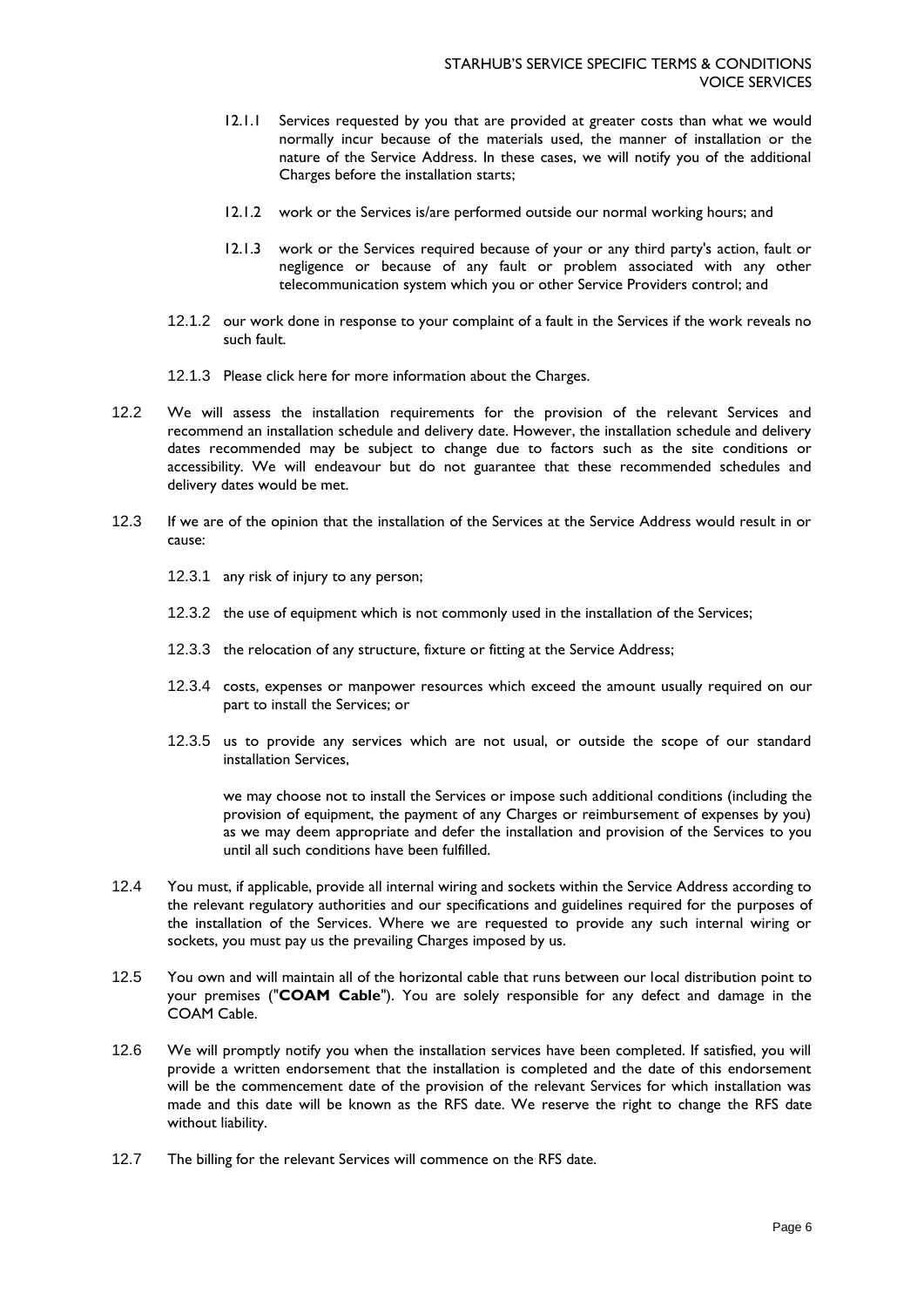- 12.8 Where you are or your contractor is installing any part of the wiring or cabling required for the provision of the Services, you will ensure that the proper installation of such cables or wiring is completed before the scheduled RFS date. You will ensure that such cable is labelled at both ends to clearly indicate it as belonging to and under your care.
- 12.9 You will be responsible for the care and maintenance of all our Equipment at your premises.
- 12.10 If you request for our fault repair Services and the fault, interference or interruption in the Services is due to some other cause (such as your faulty equipment) other than a fault in the installation, you will, if required, reimburse us for the costs (including labour and transport charges) incurred by us for attending to your request.

#### 13. **Liability**

- 13.1 The Services (including any installation or support Service) are provided on an "as is" and "as available" basis. You agree that you use the Services or rely on any Content obtained through the Services at your sole risk. To the fullest extent allowed by the law, we do not give any assurances, guarantees, or warranties, either express or implied, in relation to such Services or Content. In addition, we will not be liable for any delay or failure to provide the Services, or any interruption or degradation of the quality of the Services (including voice, fax, value-added services or any other forms of voice or data transmissions) which may arise from any of the following:
	- 13.1.1 an act or omission of an underlying carrier, Service Provider, vendor or other third party;
	- 13.1.2 equipment, network or facility failure;
	- 13.1.3 equipment, network or facility upgrade or modification;
	- 13.1.4 force majeure events such as acts of God, acts of nature, strikes, fire, war, riot, acts of terrorism and governmental actions;
	- 13.1.5 equipment, network or facility shortage;
	- 13.1.6 equipment or facility relocation;
	- 13.1.7 service, equipment, network or facility failure caused by the loss of power to you;
	- 13.1.8 any act or omission by you or any person using the Services or Equipment provided to you;
	- 13.1.9 any third party's service, equipment, software, network or facility (including fixed line phone wiring system); and/or
	- 13.1.10 any other cause that is beyond our control, including a failure of or defect in any Equipment, the failure of an incoming or outgoing communication, and the inability of communications to be connected, completed, or forwarded.
- 13.2 Specifically, we do not warrant:
	- 13.2.1 that the Services, the Software or any equipment (which we provide to you) will not cause any harm to your equipment, hardware, software, network or Content;
	- 13.2.2 the accuracy, reliability or quality of any Content obtained through the Services or that defects in any Software will be corrected; and/or
	- 13.2.3 that the Services and access to them are error free, secure and uninterrupted or available at all times.
- 13.3 If you are dissatisfied with the Services or with the Content, products or services available on or through the Services or with any of the terms and conditions of this Agreement, your sole and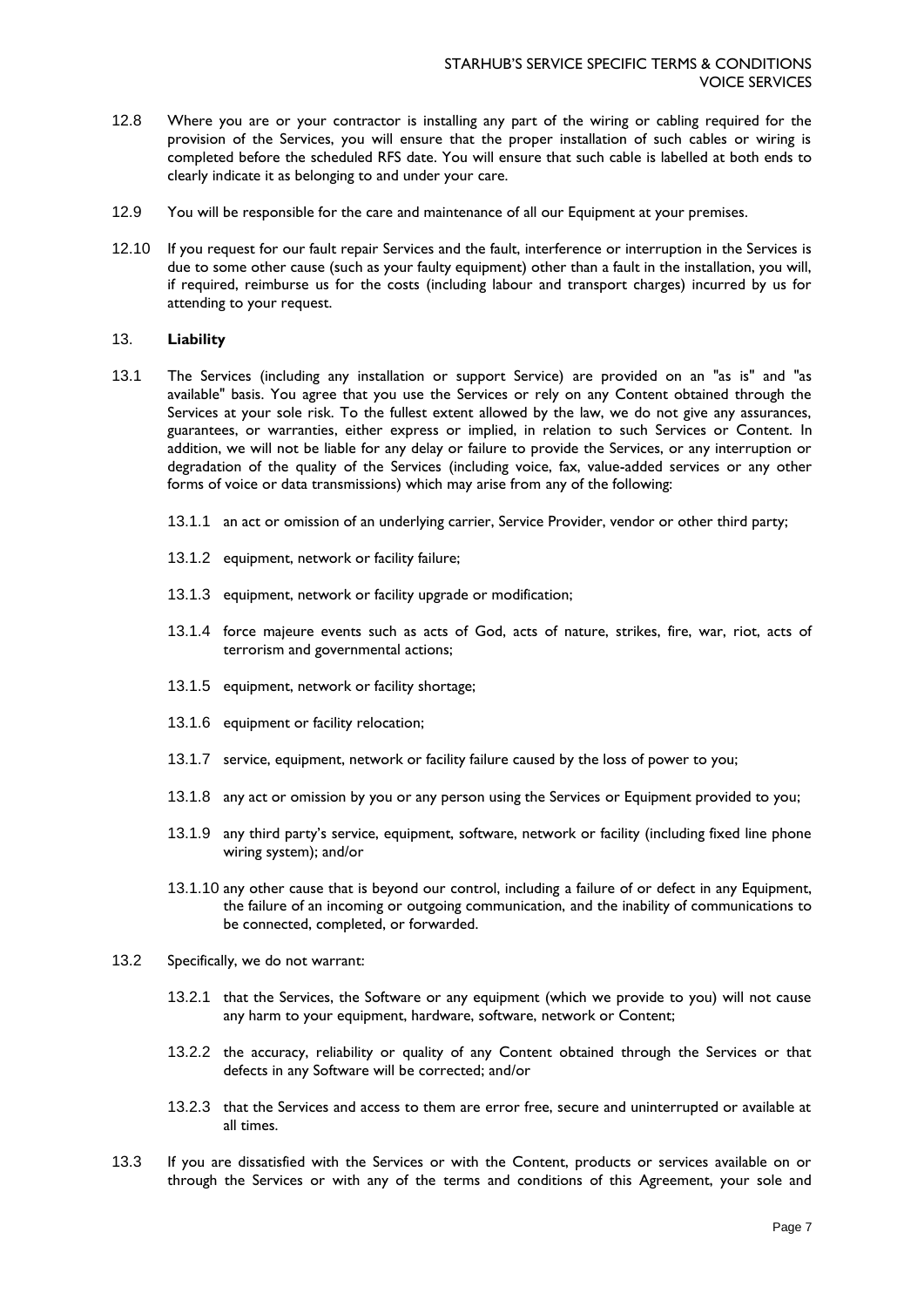exclusive remedy is to discontinue accessing and using the Services or terminate the Services according to this Agreement.

### 14. **Resale**

The Services are provided to you solely for your own business use. You must not resell or re-provide the Services to third parties without our prior written consent, whether or not for profit or otherwise. In addition, you must not use or permit the use of any part of the Services for any of the following purposes including local termination for overseas data or voice traffic, call-back or call forwarding services and sale of VoIP services. We reserve the right to immediately suspend or terminate your Services if we determine, in our absolute discretion, that you use or allow the use of the Services, in whole or in part, for any of the aforementioned or similar activities.

### 15. **Ending the Service**

In addition to paragraph 11 of our Business General Terms & Conditions, and subject to the terms of this Agreement, this Agreement or the Services hereunder may be terminated by either party giving the other party at least 30 days' written notice of termination.

#### 16. **Meanings**

This paragraph 16 sets out how certain words and phrases are used in this Agreement. Terms used but not defined in these Service Specific Terms & Conditions shall have the respective meanings given to them in the Business General Terms & Conditions.

### **What these words mean in this Agreement**

- 16.1 "**Charges**" means all activation/connection, disconnection, reconnection, usage, subscription, installation, service call and administrative charges and other fees and charges to be paid by you for or relating to the Services.
- 16.2 "**COAM Cable**" shall have the meaning set out in paragraph 12.5.
- 16.3 "**PABX**" means Private Automatic Branch Exchange.
- 16.4 "**RFS**" shall have the meaning set out in paragraph 3.1.
- 16.5 "**Service Address**" means a business address in Singapore at which we agree to provide the Services.
- 16.6 "**Service Number**" means any number, symbols or characters assigned by us or selected by you for the purpose of your utilisation of the Services including any telephone number, mailbox number, network user identity, password or personal identification number.
- 16.7 "**Services**" refer to any of the following services and value-added services provided by StarHub Ltd (Reg. No. 199802208C) and/or the relevant Affiliate:
	- 16.7.1 Public Switched Telephone Services (PSTS);
	- 16.7.2 Integrated Services Digital Network (ISDN) 2 Services;
	- 16.7.3 Integrated Services Digital Network (ISDN) 30 Services;
	- 16.7.4 Centrex Services;
	- 16.7.5 International Telephony Services (IDD, including IDD 008 and 018 services); and/or
	- 16.7.6 1800-Services.